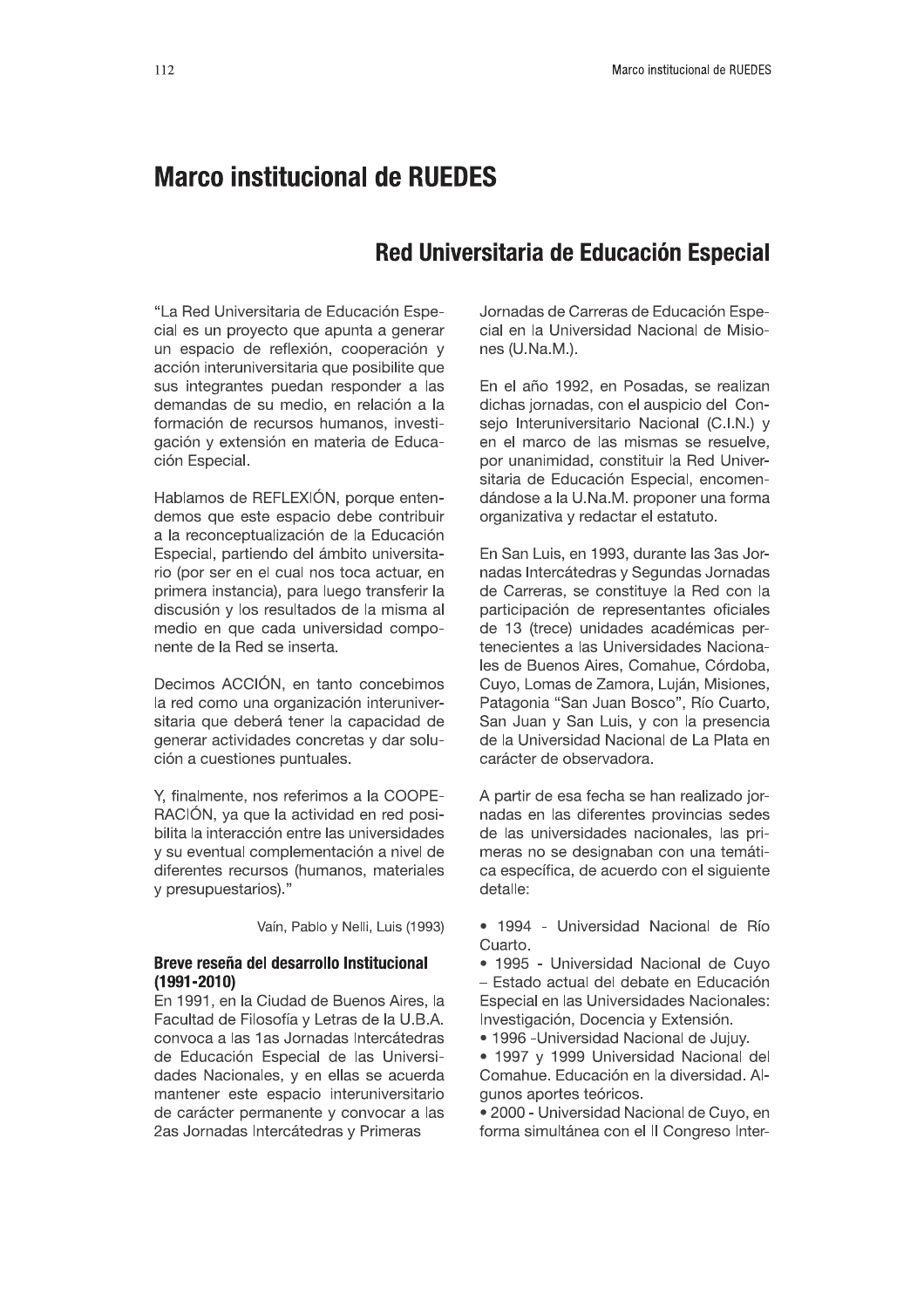nacional de Educación Especial. La Educación especial hoy: perspectivas y desafíos.

· 2001 - Universidad Nacional de la Patagonia. Comodoro Rivadavia. Tendiendo redes para una educación pensada en la diversidad.

· 2002 - Universidad Nacional de Formosa.

• 2002 - III Congreso Internacional de Educación Especial en la República de Panamá. "Educación Especial: la educación especial, hechos y reflexiones".

· 2003 - Universidad Nacional de San Juan. Educar en la diversidad. ¿Realidad o Utopía?

• 2004 - Universidad Nacional de San Luis. junto con el IV Congreso Internacional de Educación Especial. - Educación - Salud -Calidad de Vida -Superando barreras hacia la inclusión

· 2005 - Universidad Nacional de Misiones. La Educación Especial en Ámbitos Institucionales: Relaciones y Conflictos en la Agenda Contemporánea

· 2006 - Universidad Nacional de Córdoba. Sujeto, condiciones y contextos en Educación Especial"

· 2007 - Universidad Nacional de Tucumán. La Educación Especial: praxis y desafíos en los diversos escenarios socioculturales.

· 2008 - Universidad Nacional de Cuyo. Mendoza. Nuevas perspectivas del sistema de Formación Docente

• 2009 - Universidad Nacional del Litoral -Santa Fe. Educación Especial, derecho a la diferencia.

• 2010 - Universidad Nacional de General San Martín, Educación Especial, Encuentros y desencuentros en los discursos y las prácticas.

A partir de 1998, las actividades de la Comisión Directiva y el intercambio entre estudiantes de diferentes universidades dan lugar a la creación de una red de estudiantes de Educación Especial, que en la actualidad se denomina RECCEE, quienes han participado activamente en las comisiones de trabajo y discusión sobre diversas temáticas relacionadas con las problemáticas de la formación de profesionales de la educación especial.

Desde entonces la RUEDES desarrolla sus

actividades regularmente, contando en la actualidad con la participación de veinte unidades académicas dependientes de diecinueve universidades nacionales.

Sus objetivos

a. Promover mecanismos de cooperación científica y técnica.

b. Construir un sistema de información sobre temas de interés de la red.

c. Posibilitar la circulación de información entre los miembros de la red.

d. Difundir las producciones científicas de la especialidad generadas por las universidades nacionales.

e. Programar, Organizar, Desarrollar y Evaluar las jornadas intercarreras e intercátedras.

f. Generar el reconocimiento de la Red en el ámbito interuniversitario.

g. Apoyar los procesos de reformulación de planes de estudio y formulación de nuevas ofertas académicas.

h. Posibilitar la circulación de material audiovisual.

i. Colaborar en el perfeccionamiento docen- $\uparrow$ 

#### **Actividades**

La Red Universitaria de Educación Especial (RUEDES) desarrolla las siguientes actividades, que forman parte del plan aprobado por su Consejo Directivo:

· Banco de Datos. Se inició el armado de un Directorio de los Recursos Humanos (Docentes de Investigación y de Extensión) de las Carreras y Cátedras de Educación Especial como primer tarea, para luego continuar con: proyectos de investigación y de extensión, planes de estudio, programas de asignaturas, etc.

· Boletín informativo. Se editó desde 1.994 hasta 1998 y tuvo el propósito de proveer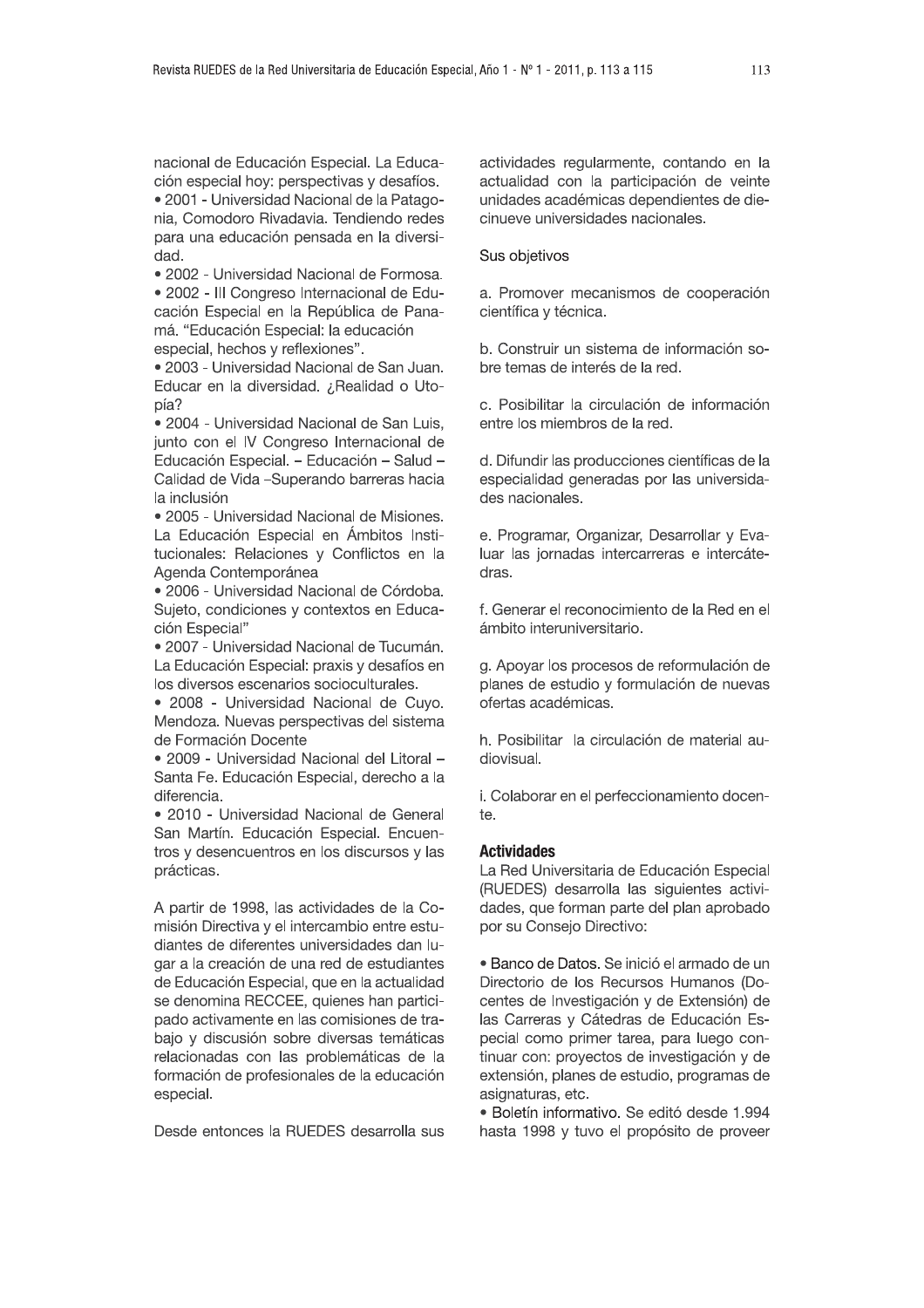información actualizada sobre temas como: cursos, seminarios, congresos, jornadas, programas de post-grado, becas, actividades de la Red, proyectos de investigación y de extensión, etc.

· Jornadas y eventos. La Red organiza anualmente dos eventos simultáneos: las Jornadas de Cátedras y Carreras de Educación Especial de Universidades Nacionales y el Encuentro de Alumnos. Durante los mismos se intercambian experiencias, se presentan ponencias y se desarrollan conferencias, mesas redondas, paneles, etcétera.

· Publicación de trabajos presentados en eventos realizados en la Universidad Nacional del Comahue, Universidad Nacional de Jujuy, Universidad Nacional de Cuyo, Universidad Nacional de la Patagonia, Universidad Nacional de San Juan, Universidad Nacional de San Luis y Universidad Nacional del Litoral.

· Proyectos conjuntos de investigación. Se promueve en forma permanente la formalización de proyectos de investigación compartida entre las universidades integrantes de la Red.

· Asistencia técnica e institucional. La RUE-DES ha recibido invitaciones de distintos organismos nacionales, gubernamentales y no gubernamentales para emitir opinión o intervenir en comisiones de estudio referidas a temáticas de la especialidad.

#### **Relaciones interinstitucionales**

La Red ha mantenido y mantiene relaciones de intercambio y/o cooperación con las siguientes instituciones:

· Oficina Regional de Educación de América Latina y el Caribe (OREALC / UNESCO), Chile.

· Grupo Latinoamericano de Rehabilitación Profesional (GLARP), ARGENTINA.

· Grupo Latinoamérica de Rehabilitación Profesional (GLARP), Colombia,

· Instituto Interamericano del Niño (OEA), Uruguay.

· Instituto Interamericano del Niño (OEA). Centro Focal 80, ARGENTINA.

· Instituto Nacional de Servicio Social (INSERSO), España.

· Asociación Mundial de Educación Especial (AMEE), España.

· Comisión Nacional Asesora para la Integración de Personas Discapacitadas, Argentina.

· Comisión Interuniversitaria para la Integración de Personas con Discapacidad, Argentina.

· Federación Argentina de Estudios Pro-Atención al Deficiente Intelectual (FENDIM).

# **Financiamiento**

La RUEDES, para cumplir con sus finalidades, requiere apoyo administrativo y financiero. Sin embargo, desde su creación, no cuenta con personal administrativo, ni presupuesto propio. La actividad administrativa es cubierta por el Coordinador y/o Secretario. La Universidad sede de la Red financia el grueso de los gastos de funcionamiento, mientras que los costos de cada una de las Jornadas son asumidas por las universidades organizadoras.

## **Referencias**

Para contactarse con la Red, dirigirse a:

Coordinadora General Lic. Beatriz Celada Facultad de Ciencias de la Educación Universidad Nacional del Comahue

Secretaria Lic. Silvia Dubrosky Facultad de Filosofía Universidad Nacional de La Pampa

Unidades académicas que integran la Red

1. Facultad de Filosofía y Letras UNIVERSIDAD DE BUENOS AIRES Puán 480 (1406) CAPITAL FEDERAL

2. Facultad de Filosofía y Humanidades UNIVERSIDAD NACIONAL DE CÓRDOBA Ciudad Universitaria - Estafeta 32 (5000) CÓRDOBA

3. Facultad de Humanidades y Ciencias Sociales UNIVERSIDAD DE LA PATAGONIA "SAN JUAN BOSCO" 25 de Mayo 427 C.C. 786 (9000) COMODORO RIVADAVIA - CHUBUT